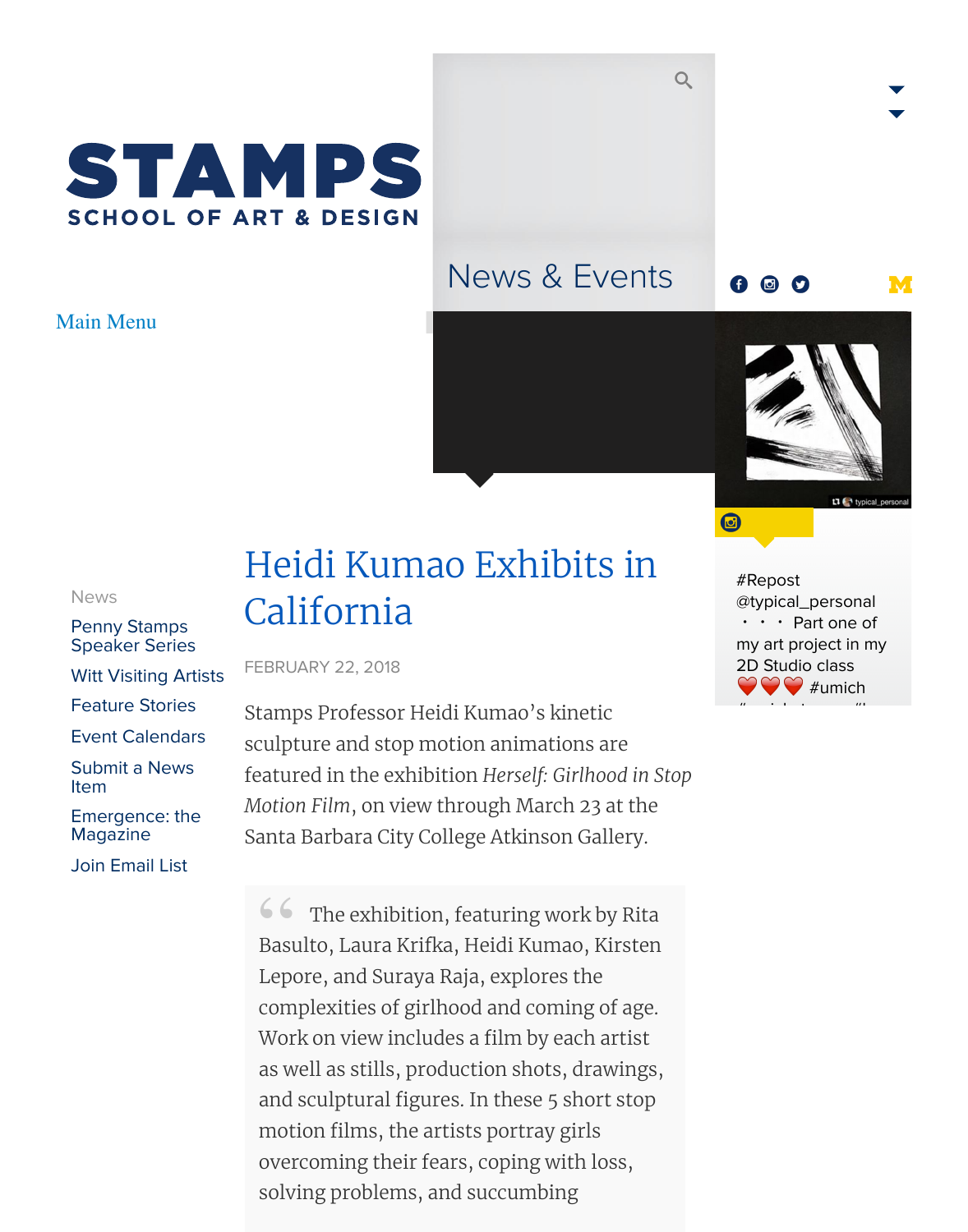Presented in conjunction with the Santa Barbara International PuppetPalooza, the exhibit opened with a public reception on Friday, January 26, preceded by an artist discussion with Laura Krifka and Heidi Kumao. Generously sponsored by the Santa Barbara [City College Foundation, the](http://puppetpaloozasb.com/) exhibit will be on view through Friday, March 23, 2018.

The Atkinson Gallery, Santa Barbara City College Art Department's showcase for the visual arts, hosts exhibitions of contemporary art featuring international, national, regional and student artists. All exhibits and events are free and open to the public. More information, including Spring 2018 gallery hours, is available at http://gallery.sbcc.edu/currentexhibition.html



*Faculty News*